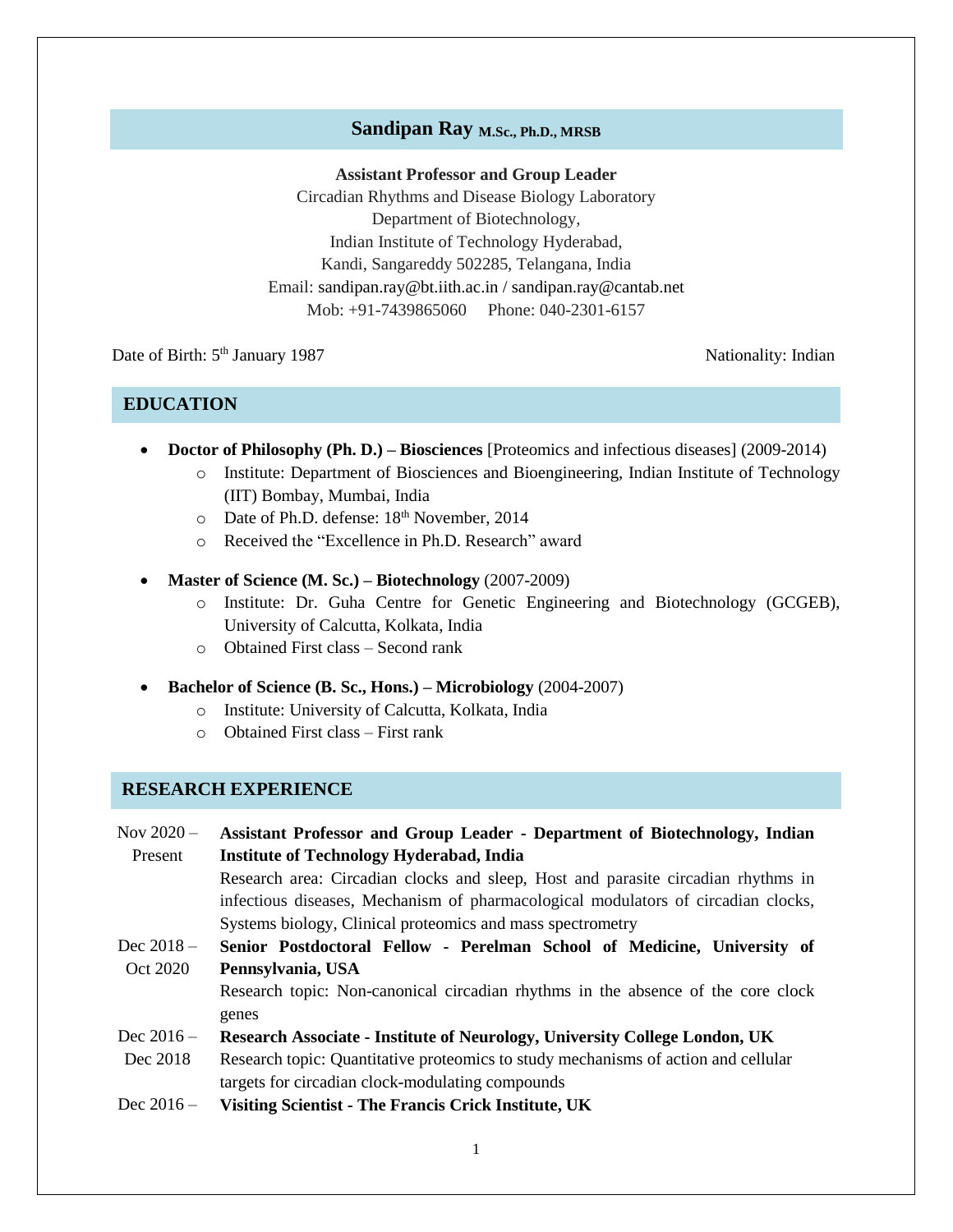| Dec 2018    | Research topic: Multiplexed quantitative mass spectrometry to understand the<br>underlying mechanisms of circadian rhythmicity and sleep-wake cycles |
|-------------|------------------------------------------------------------------------------------------------------------------------------------------------------|
| Dec 2016-   | Visiting Scientist - University of Cambridge, UK                                                                                                     |
| April 2017  | Research topic: Systems biology approaches to understand the cross-talk among                                                                        |
|             | circadian clocks, sleep wake cycles, and metabolic networks                                                                                          |
| Feb 2015 -  | Postdoctoral Research Associate - University of Cambridge, UK                                                                                        |
| Dec 2016    | Research topic: Systems biology approaches to understand the cross-talk among                                                                        |
|             | circadian clocks, sleep wake cycles, and metabolic networks                                                                                          |
| June - Dec  | Research Associate - IIT Bombay, India                                                                                                               |
| 2014        | Research topic: Proteomics and metabolomics analysis of <i>Plasmodium vivax</i> induced                                                              |
|             | alterations in humans from different endemic regions of India                                                                                        |
| July 2009 - | Doctoral Research Fellow (Ph.D. Student) - IIT Bombay, India                                                                                         |
| June $2014$ | Research topic: Proteomics analysis of serum in vivax and falciparum malaria patients                                                                |
|             | to investigate pathogenesis and identify surrogate protein markers of infection                                                                      |
| May - July  | Summer Research Fellow - Centre for Cellular and Molecular Biology, India                                                                            |
| 2008        | Research topic: Characterization of the genes of recFOR and recBCD DNA repair                                                                        |
|             | pathways in the Antarctic psychrotrophic bacterium <i>Pseudomonas syringae Lz4W</i>                                                                  |

### **RESEARCH INTERESTS**

Circadian clocks and sleep Infectious diseases Neurological and metabolic disorders Neuropharmacology Systems biology Clinical proteomics and mass spectrometry

### **FELLOWSHIPS AND AWARDS (SELECTED)**

- 2020: **Elected to the Royal Society of Biology, UK**
- 2018: **Postdoctoral Research Fellowship** (2 years) University of Pennsylvania, USA
- 2018: **Thermo Scientific Annual Tandem Mass Tag Research Award** (Research grant award USD 7500)
- 2015: **Postdoctoral Research Fellowship** (3 years) University of Cambridge, UK
- 2015: **Excellence in Ph.D. Research Award 2014-2015** IIT Bombay, Mumbai, India
- 2015: **Industrial Research and Consultancy Centre (IRCC) - IIT Bombay Best Review Paper Award** for the Year 2014-2015
- 2012: **Congress Student Travel Stipend Award** Human Proteome Organization (HUPO) 11<sup>th</sup> Annual World Congress, Boston, USA
- 2012: **International Travel Support Award** Science and Engineering Research Board, Department of Science & Technology (DST), Government of India
- 2012: Student Travel Support Award US Human Proteome Organization (US HUPO) 8<sup>th</sup> Annual Conference, San Francisco, USA
- 2012: **Best Oral Presentation Award** In-House Symposium, Dept. of Biosciences and Bioengineering, IIT Bombay, Mumbai, India
- 2009: **Doctoral (Ph.D.) Research Fellowship** (5 years) IIT Bombay, Mumbai, India
- 2009: **CSIR-UGC Eligibility for Lectureship** (All India Rank-71)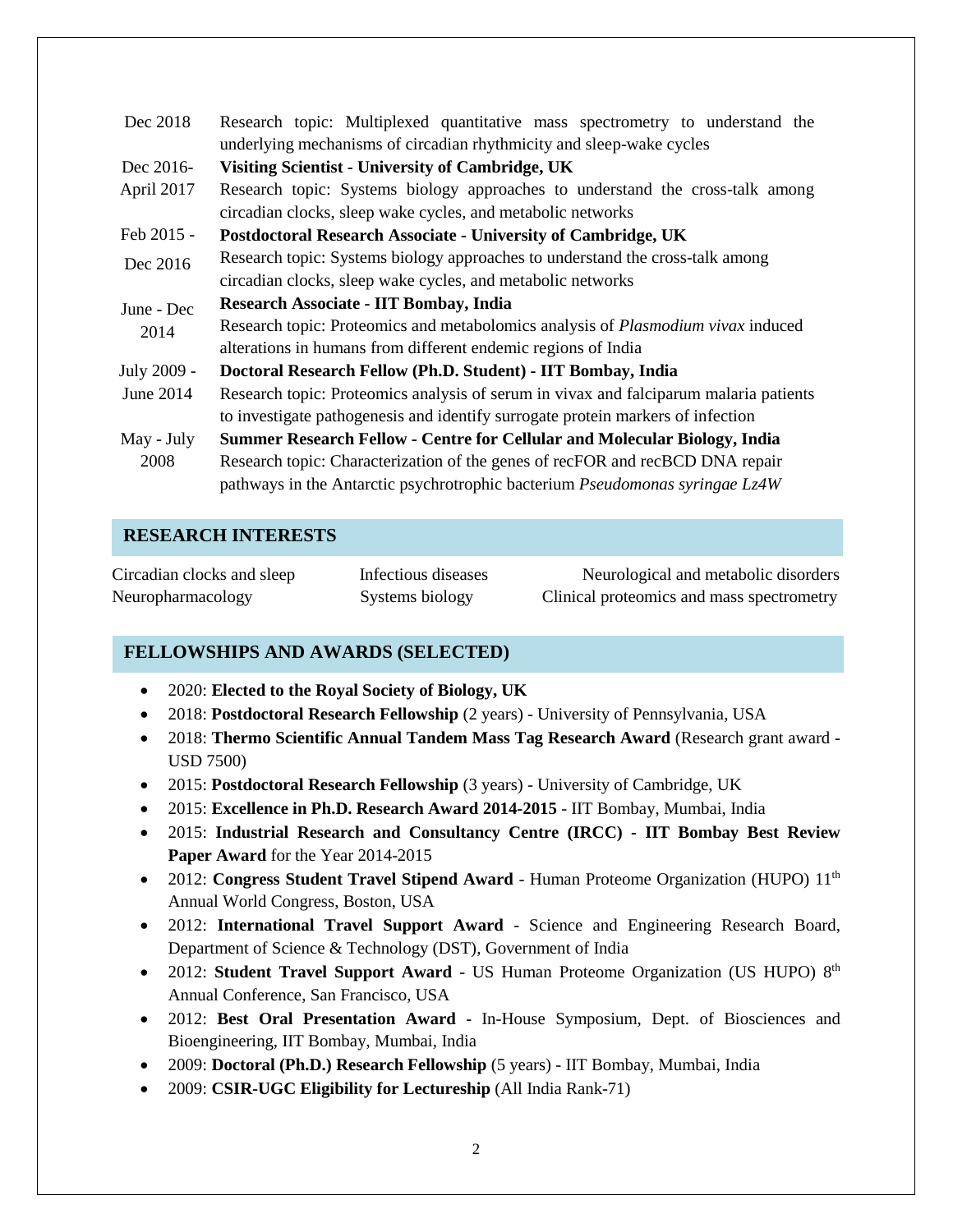- 2009: **Graduate Aptitude Test in Engineering (GATE)** qualification- [98.56 percentile (All India Rank-186)]
- 2008: **Summer Training Project fellowship** Centre for Cellular and Molecular Biology, Hyderabad, India

## **ACADEMIC ACTIVITIES AND OUTREACH**

- Invited resource person in the Proteomics Advanced Winter School (PAWS)-2021 organized by IIT Bombay and Department of Science & Technology (DST) – Nov 2021
- Instructor in the Continuing Education Program on Proteomics organized by IIT Bombay Nov 2021
- Participated in the UK-India Programme on Precision Medicine as a delegate from the UK (organized by the UK Science & Innovation Network, GOV.UK) – Nov 2017
- $\bullet$  Served as a course instructor for the "Gel-based Proteomics" workshop organized during  $6<sup>th</sup>$ Annual Meeting of Proteomics Society, India (PSI) - Dec 2014
- Served as an organizing committee member of the 6<sup>th</sup> Annual Meeting of Proteomics Society, India (PSI) and International Conference on "Proteomics from Discovery to Function" - Dec 2014
- Served as an organizing committee member of an Indo-US bilateral workshop entitled "Proteomics for Translational Research" supported by Indo-US Science & Technology Forum (IUSSTF) - Dec 2014
- Served as a Teaching Assistant for (i) Genetic Engineering and (ii) Molecular biophysics courses at IIT Bombay (2009-2010; During Ph.D. Program)
- Served as a PhD intermediate at IIT Bombay for the dissertation/project work of eight undergraduate and post-graduate students and was involved in their day-to-day supervision
- Actively involved in the development of various e-Learning & Open-Learning curriculums and Virtual Lab initiatives
	- o "Sakshat" Virtual Biotechnology Engineering Labs: http://www.vlab.co.in/
	- o Technology Enhanced Learning (NPTEL): http://nptel.iitm.ac.in/
	- o Open-Source Courseware Animations Repository (OSCAR): http://oscar.iitb.ac.in/oscarHome.do
- Conducted hands-on trainings and crash-courses on proteomics at IIT Bombay and many other institutes including the Continuing Education Programme (CEP), IIT Bombay workshops

### **PUBLICATIONS**

**ORCID ID: 0000-0002-9960-5768 Scopus Author Identifier: 35975419900**

**Total Citation: 1778; h-index = 23; i10-index = 38 (Source – Google Scholar)**

**\* Equal contribution; <sup>ψ</sup> Corresponding author**

**A. Journal Publications [47]**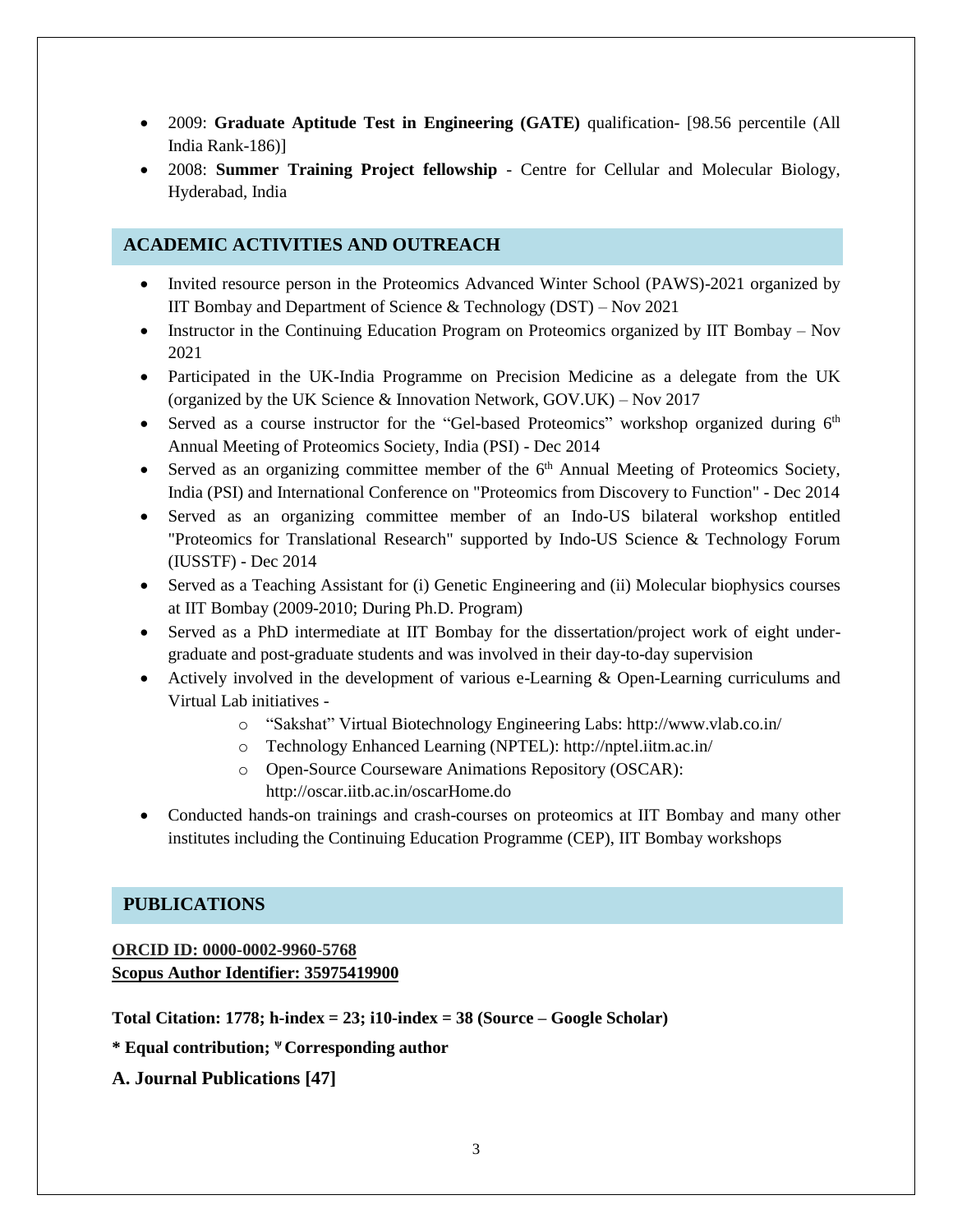#### **2019-2021**

- 1. Puppala A, Rankawat S, **Ray S<sup>ψ</sup>** . Circadian Timekeeping in Anticancer Therapeutics: An Emerging Vista of Chronopharmacology Research. *Curr Drug Metab.* 2021, 22, 998-1008.
- 2. Rando HM, MacLean AL, Lee AJ, Lordan R, **Ray S**, et al., Pathogenesis, Symptomatology, and Transmission of SARS-CoV-2 through analysis of Viral Genomics and Structure. *mSystems* 2021, 6 (5), e00095-21.
- 3. Lordan R, Rando HM, …, **Ray S** (as a part of COVID-19 Review Consortium) Casey S Greene. Dietary Supplements and Nutraceuticals under Investigation for COVID-19 Prevention and Treatment. *mSystems* 2021, 6 (3), e00122-21.
- 4. Rando HM, Wellhausen W, Ghosh S, ...., **Ray S**. (as a part of COVID-19 Review Consortium) Casey S Greene. Identification and Development of Therapeutics for COVID-19. *mSystems*. 2021, 6(6), e0023321.
- 5. Ch R, Rey G, **Ray S**, Jha P, et al., Rhythmic glucose metabolism regulates the redox circadian clockwork in human red blood cells. *Nat Commun.* 2021, *12,* 377.
- 6. Rajarshi K, Khan R, Singh MK, Ranjan T, **Ray S ψ ,** Ray S. Essential functional molecules associated with SARS-CoV-2 infection: Potential therapeutic targets for COVID-19. *Gene.* 2021, 768,145313.
- 7. Ray S<sup>w</sup>, Reddy AB. COVID-19 management in light of the circadian clock. *Nat Rev Mol Cell Biol.* 2020, *21*(9), 494-495.
- 8. Kumar V, **Ray S,** Aggarwal S, Biswas D, et al., Multiplexed quantitative proteomics provides mechanistic cues for malaria severity and complexity. *Commun Biol. Nature* 2020, *3(1),* 683.
- 9. **Ray S<sup>ψ</sup> ,** Srivastava S. Virtualization of Science Education: A Lesson from the COVID-19 Pandemic. *J Proteins Proteom.* 2020, *11*, 77-80.
- 10. **Ray S,** Srivastava S. COVID-19 Pandemic: Hopes from Proteomics and Multi-Omics Research. *OMICS* 2020. *24(8)*, 457-459.
- 11. Kumar V, **Ray S,** Ghantasala S, Srivastava S. An integrated quantitative proteomics workflow for cancer biomarker discovery and validation in plasma. *Front Oncol.* 2020,*10*, 543997.
- 12. **Ray S,** Valekunja UK, Stangherlin A, Howell SA, et al., Circadian rhythms in the absence of the clock gene *Bmal1. Science*. 2020, *367*(6479), 800-806 [Featured in *Science*. 2020, 367(6479), 740-741].
- 13. Ray S<sup>w</sup>, Lach R, Heesom KJ, Valekunja UK, et al., Phenotypic proteomic profiling identifies a landscape of targets for circadian clock-modulating compounds. *Life Sci Alliance.* 2019, *2*(6), e201900603.

#### **2016-2018**

- 14. Rey G, Milev NB, Valekunja UK, Ch R, **Ray S**, et al., Metabolic oscillations on the circadian time scale in Drosophila cells lacking clock genes. *Mol Syst Biol.* 2018, *14*(8), e8376 [Featured on journal cover page, and in *Mol Syst Biol.* 2018,14(9), e8567].
- 15. **Ray S,** Patel SK, Venkatesh A, Chatterjee G, et al., Quantitative proteomics analysis of plasmodium vivax induced alterations in human serum during the acute and convalescent phases of infection. *Nature Sci Rep.* 2017, *7*(1), 4400.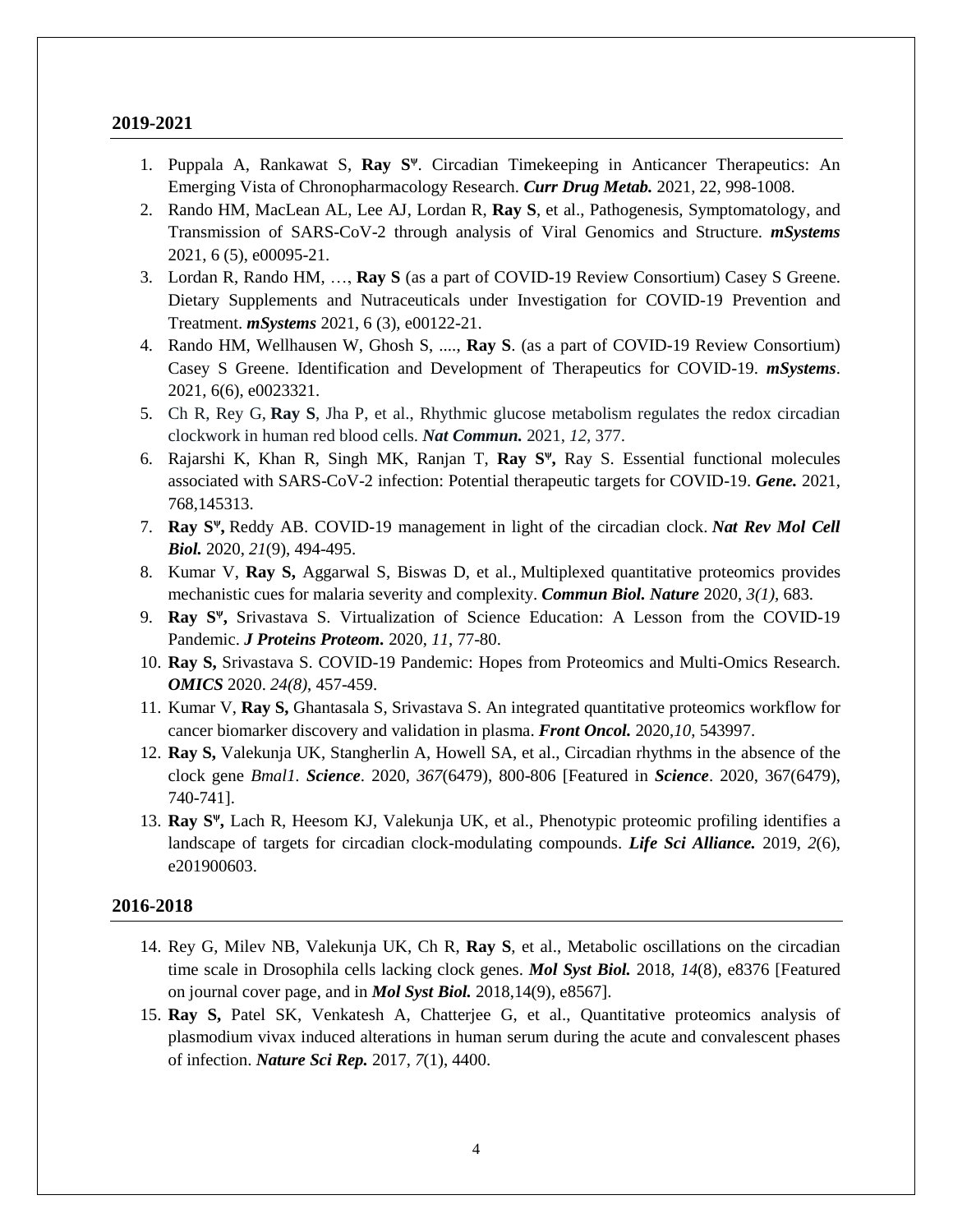- 16. **Ray S,** Patel SK, Venkatesh A, Bhave A, et al., Clinicopathological analysis and multipronged quantitative proteomics reveal oxidative stress and cytoskeletal proteins as possible markers for severe vivax malaria. *Nature Sci Rep.* 2016, *6*, 24557.
- 17. **Ray S,** Reddy AB. Cross-talk between circadian clocks, sleep-wake cycles, and metabolic networks: Dispelling the darkness. *Bioessays.* 2016, *38*(4), 394-405.
- 18. Venkatesh A, Patel SK, **Ray S,** Chatterjee G, et al., Proteomics of *Plasmodium vivax* malaria: progress and potential. *Expert Rev Proteomics.* 2016, *13*(8), 771-782*.*

#### **2013-2015**

- 19. Shah V, **Ray S,** Srivastava S. Calibration-free concentration analysis of protein biomarkers in human serum using surface plasmon resonance. *Talanta* 2015, *144*, 801-808.
- 20. **Ray S,** Kumar V, Bhave A, Singh V, et al., Proteomic analysis of *Plasmodium falciparum* induced alterations in humans from different endemic regions of India to decipher malaria pathogenesis and identify surrogate markers of severity. *J Proteomics*. 2015, *127*(Pt A):103-13.
- 21. Reddy JP, Sinha S, **Ray S**, Sathe GJ, et al., Comprehensive analysis of temporal alterations in cellular proteome of *Bacillus subtilis* under curcumin treatment. *PLoS One.* 2015, *10*(4), e0120620.
- 22. Reddy JP, **Ray S**, Sathe GJ, Gajbhiye A, et al., Comprehensive proteomic analysis of totarol induced alterations in *Bacillus subtilis* by multipronged quantitative proteomics. *J Proteomics.*  2015, *114*, 247-262.
- 23. Sharma S, **Ray S**, Mukherjee S, Moiyadi A, Sridhar E, Srivastava S. Multipronged quantitative proteomic analyses indicate modulation of various signal transduction pathways in human meningiomas. *Proteomics.* 2015, *15*(2-3), 394-407.
- 24. Reddy JP, **Ray S**, Sathe GJ, Keshava Prasad TS, et al., Proteomics analyses of *Bacillus subtilis* after treatment with plumbagin, a plant-derived naphthoquinone. *OMICS.* 2015, *19*(1), 12-23.
- 25. Gahoi N, **Ray S,** Srivastava S. Array-based proteomic approaches to study signal transduction pathways: prospects, merits and challenges. *Proteomics.* 2015, *15*(2-3), 218-231.
- 26. Reddy PJ\*, **Ray S\*,** Srivastava S. The quest of the human proteome and the missing proteins: digging deeper. *OMICS* 2015, *19*(5), 276-282.
- 27. **Ray S,** Bhave A, Srivastava S. Brainstorming the new avenues for translational proteomics research: first Indo-US bilateral proteomics workshop. *Current Proteomics* 2015, *12*, 75-79.
- 28. Gupta S\*, Reddy JP\*, **Ray S**\*, Atak A, et al., Meeting Report: "Proteomics from Discovery to Function:" 6th Annual Meeting of Proteomics Society, India and International Conference-A Milestone for the Indian Proteomics Community. *OMICS* 2015, *19*(6): 329-331.
- 29. Gupta S\*, Venkatesh A\*, **Ray S**\*, Srivastava S. Challenges and prospects for biomarker research: a current perspective from biomarker research. *Biochim Biophys Acta.* 2014, *1844*(5), 899-908.
- 30. **Ray S,** Patel S, Kumar V, Damahe J. Srivastava S. Differential expression of serum/plasma proteins in various infectious diseases: overlapping and inimitable signatures. *Proteomics Clin. Appl.* 2014, *8*, 53-72.
- 31. Sharma S, **Ray S**\*, Moiyadi A, Sridhar E, Srivastava S. Quantitative proteomic analysis of meningiomas for the identification of surrogate protein markers. *Nature Sci Rep.* 2014, *4*, 7140.
- 32. **Ray S,** Moiyadi A, Srivastava S. Biorepositories for cancer research in developing countries. *Nat Rev Clin Oncol*. 2013, *10*, 434-436.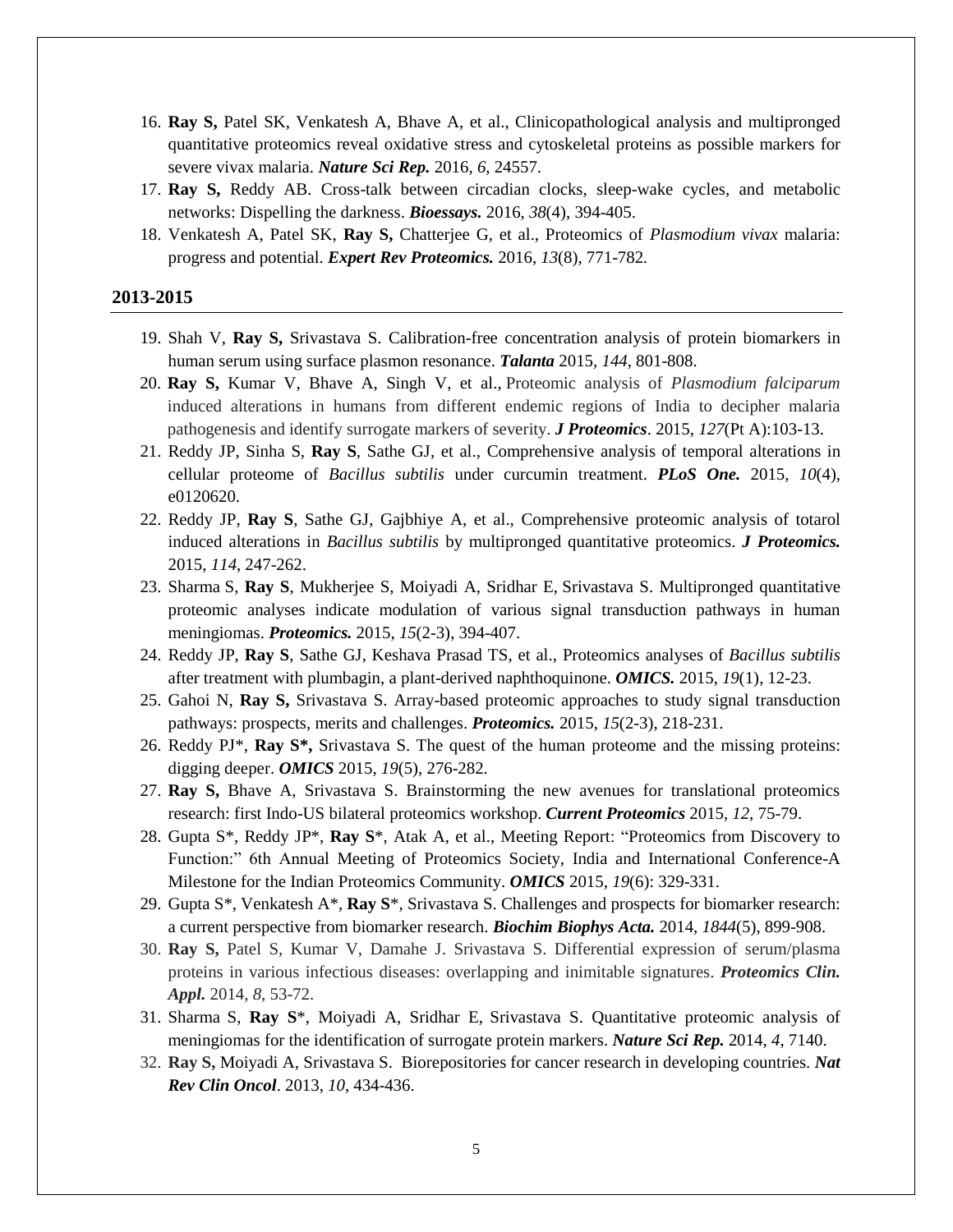33. Srivastava S, Özdemir V, **Ray S,** et al., E-learning booster in developing world. *Nature* 2013, *501*(7467), 316.

### **2010-2012**

- 34. **Ray S,** Renu D, Srivastava R, Gollapalli K, et al., Proteomic investigation of *falciparum* and *vivax* malaria for identification of surrogate protein markers. *PLoS One* 2012, *7*(8), e41751.
- 35. **Ray S,** Srivastava R, Tripathi K, Vaibhav V, Patankar S, Srivastava S. Serum proteome changes in dengue virus infected patients from a dengue endemic area of India: Towards new molecular targets? *OMICS* 2012, *16*(10), 527-536.
- 36. **Ray S,** Kamath KS, Srivastava R, Raghu D, et al., Serum proteome analysis of vivax malaria: An insight into the disease pathogenesis and host immune response. *J Proteomics.* 2012, *75*, 3063- 3080.
- 37. Srivastava R\*, **Ray S**\*, Vaibhav V, Gollapalli K, et al., Serum profiling of leptospirosis patients to investigate proteomic alterations. *J Proteomics.* 2012, *76*, 56-68.
- 38. Gollapalli K, **Ray S**, Srivastava R, Renu D, et al., Investigation of serum proteome alterations in human glioblastoma multiforme. *Proteomics* 2012, *12*(14), 2378-2390.
- 39. **Ray S,** Koshy NR, Diwakar S, Nair B, Srivastava S. Sakshat Labs: India's virtual proteomics initiative. *PLoS Biol.* 2012, *10*(7): e1001353.
- 40. **Ray S,** Koshy NR, Reddy PJ, Srivastava S. Virtual Labs in Proteomics: New E-Learning Tools. *J Proteomics.* 2012, *75*, 2515-2525.
- 41. Reddy PJ, Sadhu S, **Ray S,** Srivastava S. Cancer biomarker detection by surface plasmon resonance biosensors. *Clin Lab Med.* 2012, *32*(1), 47-72.
- 42. **Ray S**, Reddy PJ, Choudhary S, Raghu D, Srivastava S. Emerging nanoproteomics approaches for disease biomarker detection: A current perspective. *J Proteomics.* 2011, *74*, 2660-2681.
- 43. Kamal SM, Warnich L, Ferguson LR, Srivastava S, **Ray S,** et al., Forward Look: Tenth Anniversary of the Human Genome Sequence and  $21<sup>st</sup>$  Century Postgenomics Global Health - A Close Up on Africa and Women's Health. *Curr Pharmacogenomics Person Med.* 2011, *9*(3), 148-155.
- 44. **Ray S**, Ray S, D'souza R, Srivastava S. Nanotechniques and proteomics: An integrated platform for diagnostics, targeted therapeutics and personalized medicine. *Curr Pharmacogenomics Person Med.* 2011, *9*(4), 264-285.
- 45. **Ray S**, Reddy PJ, Jain R, Gollapalli K. Moiyadi A, Srivastava S. Proteomic technologies for the identification of disease biomarkers in serum: advances and challenges ahead. *Proteomics* 2011, *11*, 2139-2161.
- 46. **Ray S,** Chandra H, Srivastava S. Nanotechniques in proteomics: current status promises and challenges. *Biosens Bioelectron.* 2010, *25*(11), 2389-2401.
- 47. **Ray S,** Mehta G, Srivastava S. Label-free detection techniques for protein microarrays: prospects, merits and challenges. *Proteomics* 2010, *10*(4), 731-748.

#### **B. Preprints [2]**

1. Jha PK, Valekunja UK, **Ray S**, Nollet M, Reddy AB. Single-cell transcriptomics and cell-specific proteomics reveals molecular signatures of sleep. bioRxiv 2020, DOI: 10.1101/2020.12.18.423331.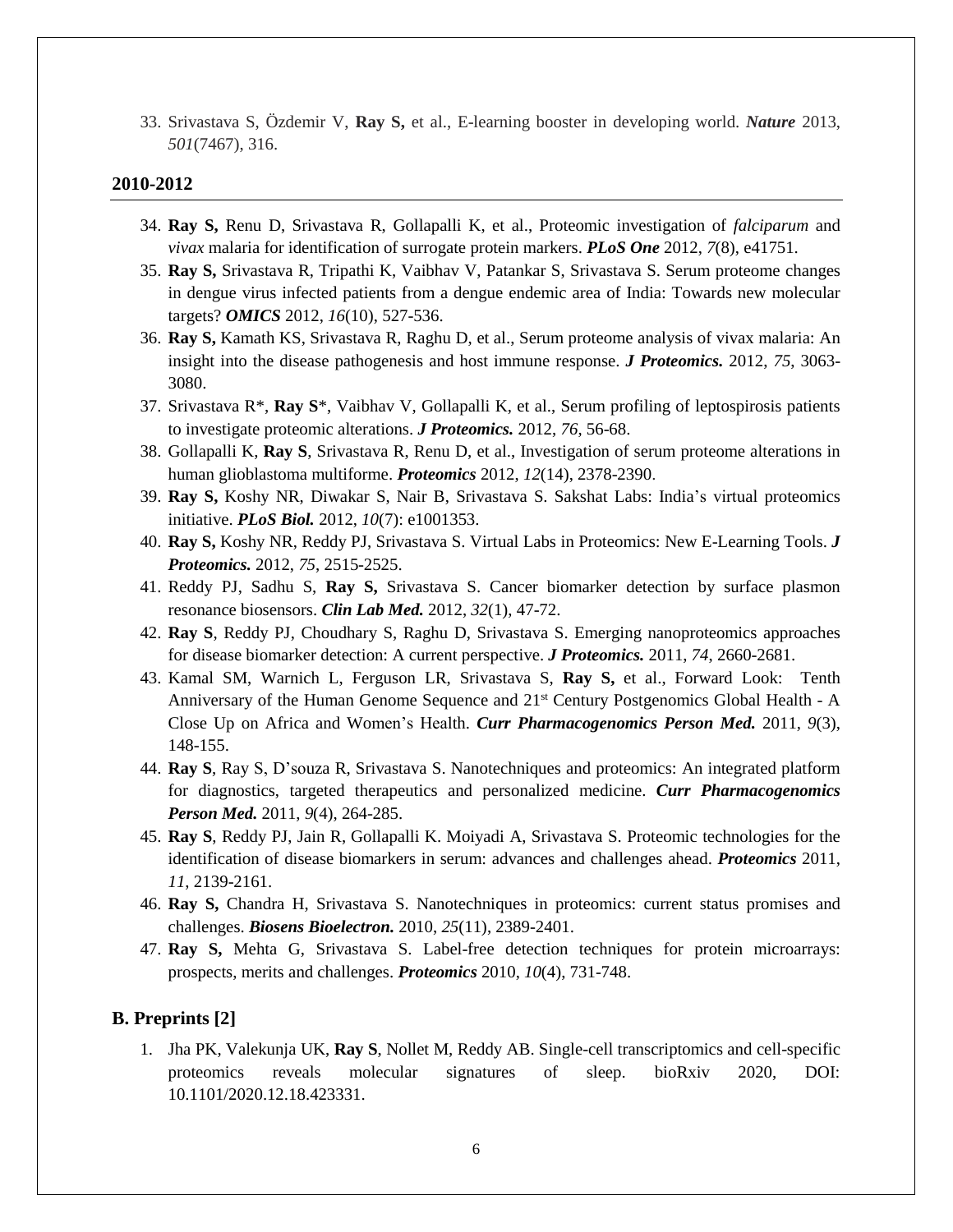2. Rando HM, MacLean AL, Lee AJ, **Ray S**, Bansal V, et al., Pathogenesis, Symptomatology, and Transmission of SARS-CoV-2 through analysis of Viral Genomics and Structure. arXiv.org 2021, Bibcode: 2021arXiv210201521R (PMID: 33594340).

# **C. Magazine Editorials [2]**

- 1. Ray S<sup>*w*</sup> and Srivastava S<sup>*w*</sup>. Trends and roadblocks in proteomics research in India. *Nature India* (Special Issue: Proteomics Research in India) 2015, 6-8, doi: 10.1038/nindia.2015.111.
- 2. **Ray S<sup>ψ</sup> ,** Srivastava S, Nair B, Diwakar S. E-learning resources and virtual labs. *Nature India* (Special Issue: Proteomics Research in India) 2015, 13-14, doi: 10.1038/nindia.2015.114.

### **D. Book chapters [5]**

- 1. Bhatnagar A, Puppala A, Rankawat S, Ray S, Ray S<sup> $\psi$ </sup>. Role of Circadian Rhythms in Metabolic Syndrome, Book chapter in "*Metabolic Syndrome from Mechanisms to Interventions*" Elsevier 2022, ISBN: 9780323857321 (In press).
- 2. **Ray S<sup>w</sup>**, Srivastava S, Diwakar S, Nair B, Özdemir V. Delivering on the Promise of Bioeconomy in Developing World: Link it with Social Innovation and Education. In: *"Biomarker Discovery in the Developing World: Dissecting the Pipeline for Meeting the Challenges"*. Springer 2016, DOI: https://doi.org/10.1007/978-81-322-2837-0\_6, pp 73-81 (ISBN: 978-81-322-2835-6).
- 3. **Ray S** and Özdemir V. Angel Philanthropy and Crowdfunding to Accelerate Cancer Research in Developing World. In: *"Biomarker Discovery in the Developing World: Dissecting the Pipeline for Meeting the Challenges"*. Springer 2016, DOI: https://doi.org/10.1007/978-81-322-2837-0\_5, pp 65-71 (ISBN: 978-81-322-2835-6).
- 4. Gupta S, **Ray S,** Talukdar A, Sehgal K, Moiyadi A, Srivastava S. Geographic pervasiveness of cancer: Prospects of novel biomarker and therapeutic research in developing countries using OMICs approaches. In: *"Biomarker Discovery in the Developing World: Dissecting the Pipeline for Meeting the Challenges"*. Springer 2016, DOI: https://doi.org/10.1007/978-81-322-2837-0\_2, pp 9-17 (ISBN: 978-81-322-2835-6).
- 5. Syed P, **Ray S,** Gollapalli K, Srivastava S. Serum proteomics for studying disease pathogenesis and identification of disease biomarkers. In: *Proteomics: targeted technology, innovations and applications.* Caister Academic Press 2014, ISBN: 978-1-908230-46-1, pp 1-17 (ISBN: 978-1- 908230-46-1).

# **E. Patents (Granted/filed) [5]**

- 1. Prof. Sanjeeva Srivastava, **Dr. Sandipan Ray**, Dr. Veenita Grover Shah. Label-Free Method for Detection and Quantification of Protein Biomarkers [India-Patent No. 394414 (Granted, Award Date: 07/04/2022)].
- 2. Prof. Sanjeeva Srivastava, Prof. Swati Patankar, **Mr. Sandipan Ray**, Dr. Urmila Thatte, Dr. Nithya Gogtay, Dr. Durairaj Renu, et al. Protein Biomarkers for *Plasmodium* vivax Malaria [India-Patent No. 336131 (Granted, Award Date: 28/04/2020)].
- 3. Prof. Sanjeeva Srivastava, Prof. Rajneesh Srivastava, **Mr. Sandipan Ray**, Mr. Vineet Vaibhav. Protein Biomarkers for Leptospirosis [India-Patent No. 336123 (Granted, Award Date: 28/04/2020)].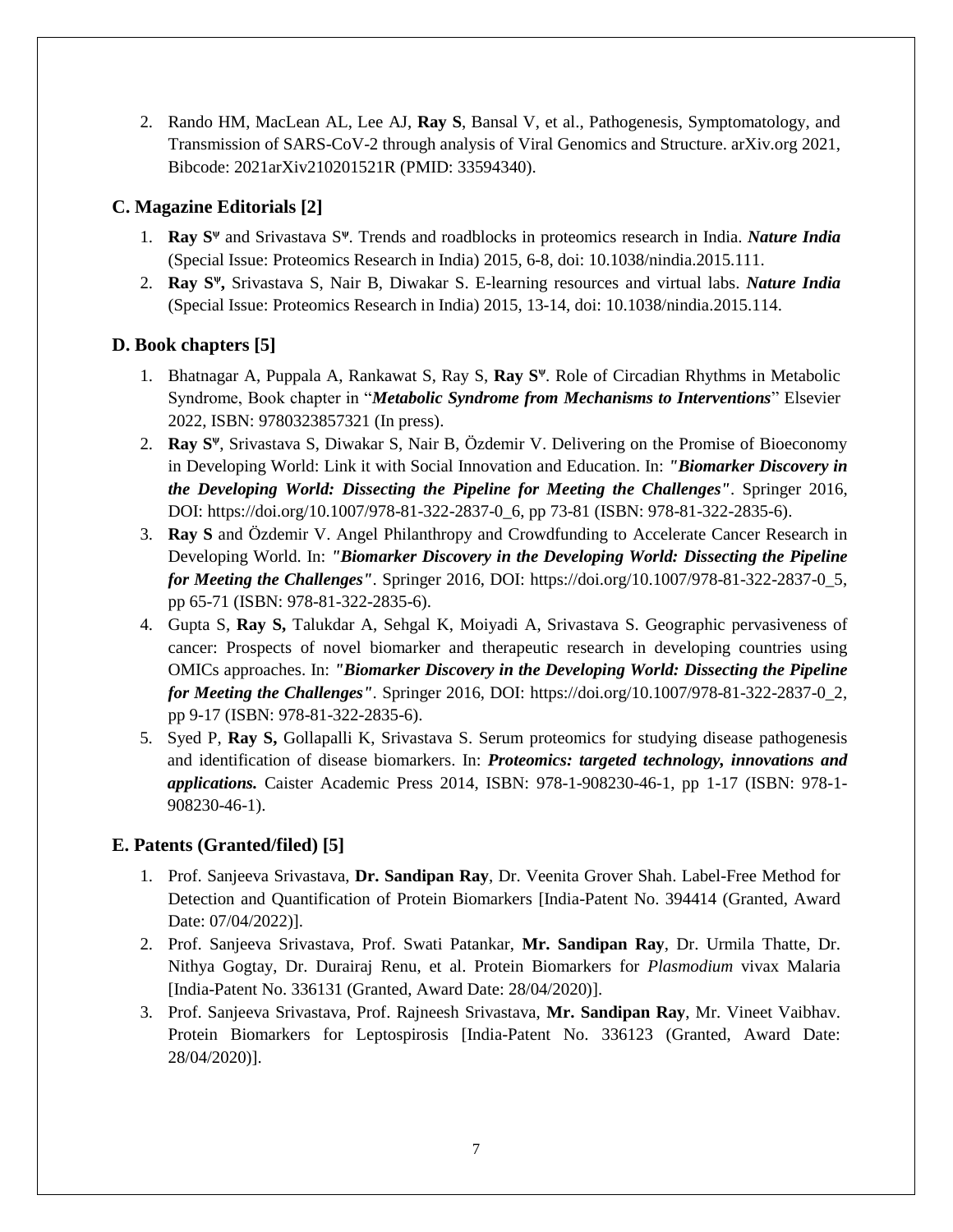- 4. Prof. Sanjeeva Srivastava, Prof. Swati Patankar, **Mr. Sandipan Ray**, Dr. Urmila Thatte, Dr. Nithya Gogtay, Dr. Durairaj Renu, et al. Protein Biomarkers for *Plasmodium* falciparum Malaria [IPA No. 201922050215; Publication Date: 05/12/2019].
- 5. Prof. Sanjeeva Srivastava, **Dr. Sandipan Ray**, Mr. Vipin Kumar. Method for Detection of Protein Biomarkers for Different Complications of Falciparum Malaria [IPA No. 202021002027; Publication Date: 23/07/2021].

## **CONFERENCE AND INVITED TALKS (SELECTED)**

Total Conference/meeting abstracts: 36 [as a presenting author 18; as a co-author 18]. A selection is reported here:

- 1. **13th Annual Meeting of Proteomics Society, India,** Oct 2021, CSIR-CCMB (Invited Speaker)
- 2. **International Conference on Chronobiology 2021,** July 2021, JNCASR-India, UC Davis- USA (Invited Speaker)
- 3. **Clock Meeting Series - Chronobiology & Sleep Institute**, September 2019, University of Pennsylvania, USA (Invited Speaker)
- 4. **Human Proteome Organization 17th Annual World Congress**, October 2018, Orlando, Florida, USA (Talk)
- 5. **EMBO-EMBL Symposium: Biological Oscillators: Design, Mechanism, Function**, June 2018, EMBL Heidelberg, Germany (Talk)
- 6. **Biomedical Sciences Research Seminar Program,** May 2018, Nottingham Trent University, UK (Invited Speaker)
- 7. **Indo-UK Symposium on Precision Medicine,** November 2017, IIT Bombay, Mumbai, India (Invited Speaker)
- 8. **Proteomics Methods Forum Conference**, June 2017, University of Oxford, UK (Talk)
- 9. **EMBO Young Scientists' Forum 2016**, September 2016, Lisbon, Portugal (Talk)
- 10. **6 th Annual Meeting of Proteomics Society, India and International Proteomics Conference on "Proteomics from Discovery to Function"**, December 2014, IIT Bombay, Mumbai, India (Poster)
- 11. **6 3rd Annual Meeting of American Society of Tropical Medicine and Hygiene**, November 2014, New Orleans, USA (Talk)
- 12. 1<sup>st</sup> Western Chapter Conference of Indian Academy of Tropical Parasitology, December 2013, TN Medical College and BYL Nair Hospital, Mumbai, India (Invited Speaker)
- 13. **Amrita BioQuest 2013; International Conference on Biotechnology for Innovative Applications**, August 2013, Kerala, India (Talk)
- 14. **Human Proteome Organization 11th Annual World Congress**, September 2012, Boston, USA (Poster)
- 15. **US Human Proteome Organization (US-HUPO) 8 th Annual Conference - "The Future of Proteomics"**, March 2012, San Francisco, USA (Poster)
- 16. **International Scientific Meeting- "Recent Developments in Malaria Research"**, December 2010, ICGEB, New Delhi, India (Poster)